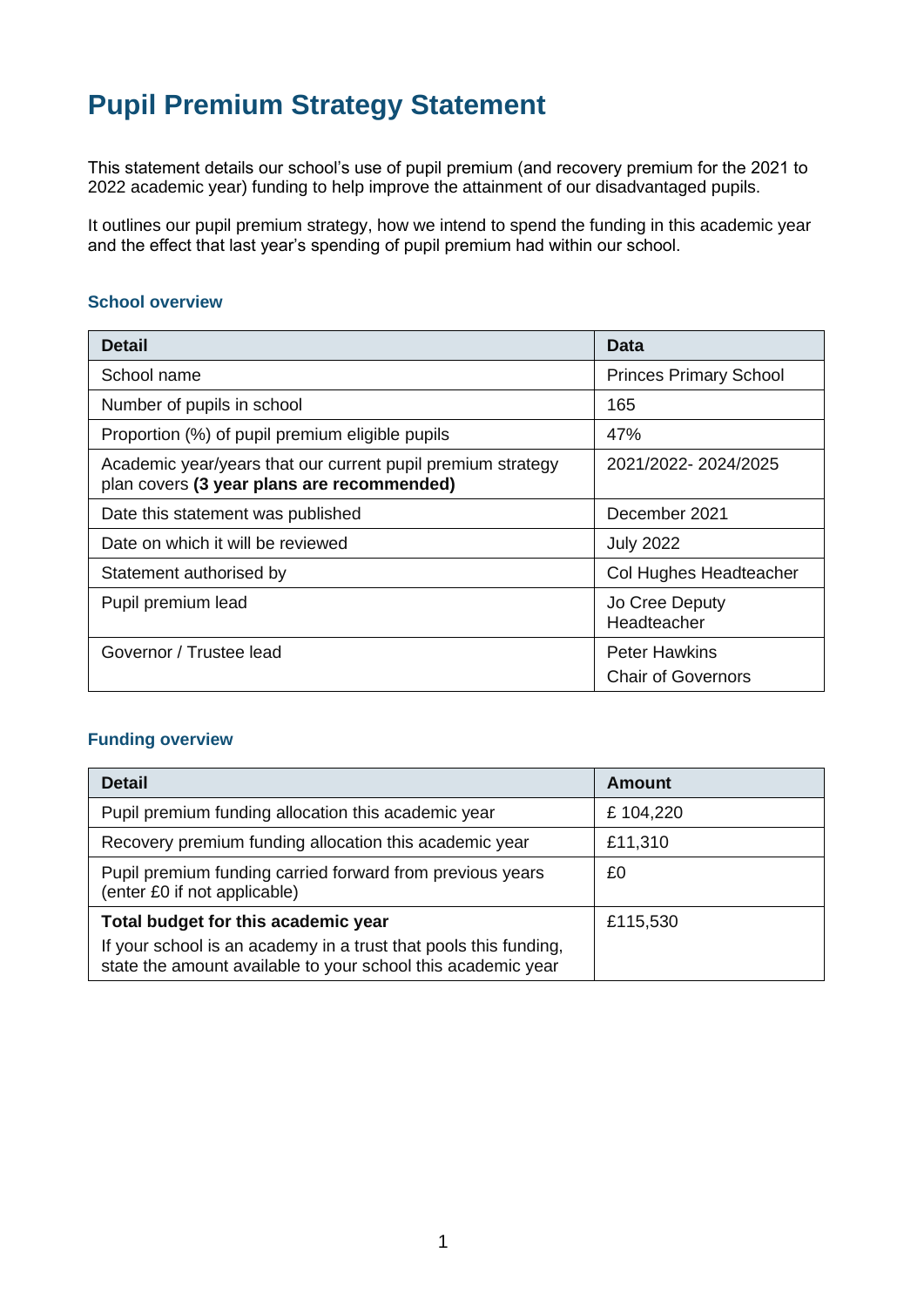#### **Part A: Pupil premium strategy plan**

#### **Statement of intent**

*Our aim is to use pupil premium funding to help us achieve and sustain positive outcomes for our disadvantaged pupils.* 

*At Princes Primary School we recognise that socio-economic disadvantage is not always the primary challenge our pupils face.* 

*At the heart of our approach is high-quality teaching focussed on assessment of need and supporting pupils to access a broad and balanced curriculum.* 

*Wellbeing is a priority at Princes which is supported through close home/school links and support from outside agencies*

*Although our strategy is focused on the needs of disadvantaged pupils, it will benefit all pupils in our school where funding is spent on whole-school approaches, such as high-quality teaching. Implicit in the intended outcomes detailed below, is the intention that outcomes for non-disadvantaged pupils will be improved alongside progress for their disadvantaged peers.* 

*We will also provide disadvantaged pupils with support to develop independent life and social skills* 

*Our strategy will be driven by the strengths and needs of each young person, based on formal and informal assessments, not assumptions or labels. This will help us to ensure that we offer them the relevant skills and experiences they require to be prepared for adulthood.*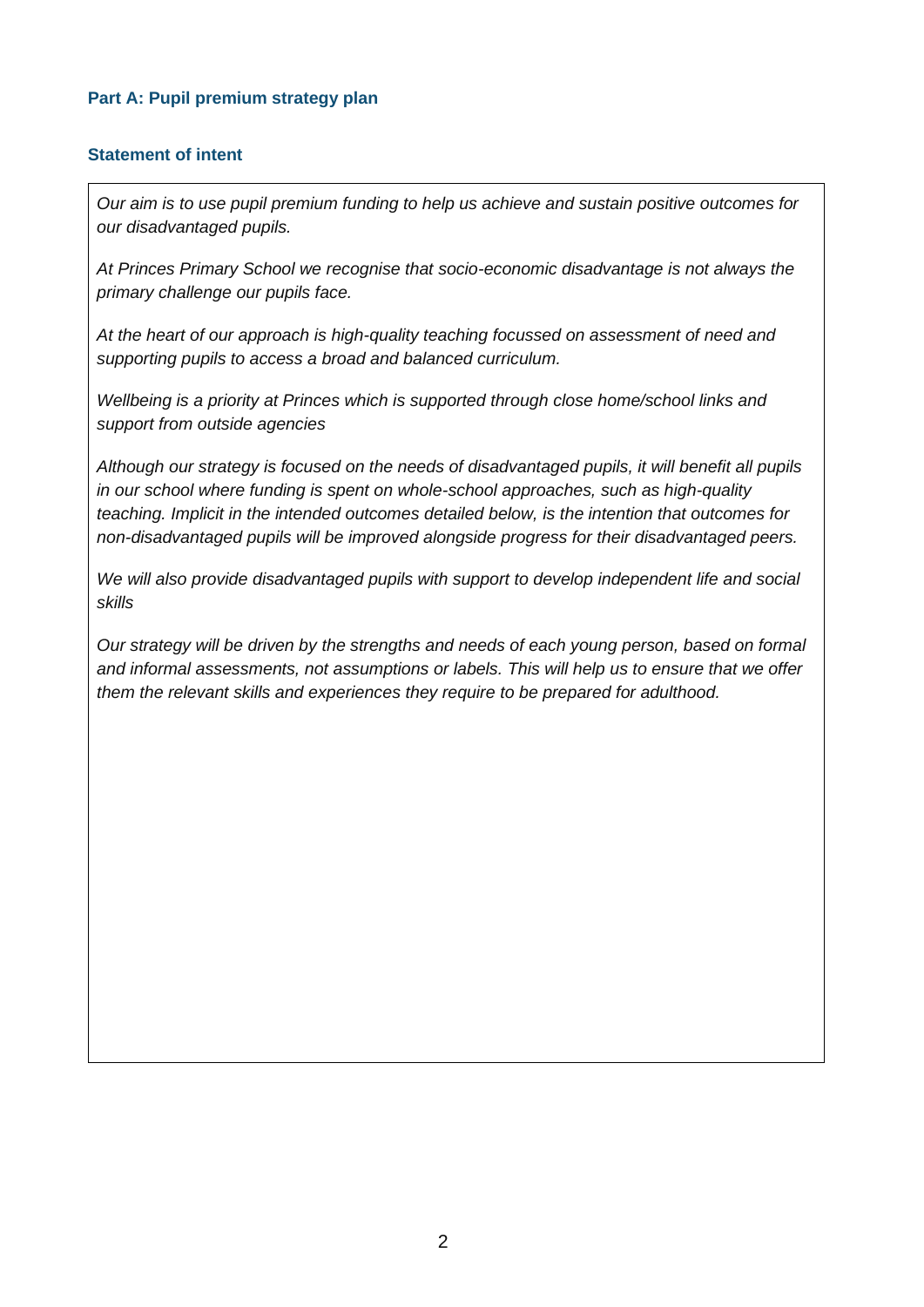## **Challenges**

This details the key challenges to achievement that we have identified among our disadvantaged pupils.

| <b>Challenge</b><br>number | <b>Detail of challenge</b>                                                                                                                                                                                      |
|----------------------------|-----------------------------------------------------------------------------------------------------------------------------------------------------------------------------------------------------------------|
| 1                          | Research suggests that disadvantaged pupils generally make less progress<br>from their starting points when entering school.                                                                                    |
| $\overline{2}$             | All pupils attending Princes Primary School have severe learning difficulties<br>and are working below age related expectations. All pupils have an Education,<br>Health and care plan                          |
| 3                          | Over 70% of pupils at Princes have a diagnosis of Autism Spectrum Disorder<br>(ASD) and several have been referred to the ASD pathway and are waiting for<br>a diagnosis                                        |
| 4                          | Twelve pupils have profound and multiple learning difficulties, many of whom<br>have complex medical needs                                                                                                      |
| 5                          | Around 10% of pupils have a sensory impairment ie a visual, hearing or<br>multisensory impairment or additional conditions which may require specialist<br>medical care and therapeutic support                 |
| 6                          | 7 pupils have 1:1 support in place due to their behaviours or medical needs                                                                                                                                     |
| $\overline{7}$             | All pupils at Princes have communication difficulties and the majority are non-<br>verbal or pre verbal.                                                                                                        |
| 8                          | Over a third of children have an individual behaviour plan                                                                                                                                                      |
| 9                          | A high proportion of pupils have sensory processing difficulties                                                                                                                                                |
| 10                         | Many pupils have mobility issues or struggle with motor skills                                                                                                                                                  |
| 11                         | 2 pupils are subject to child protection plans                                                                                                                                                                  |
| 12                         | 5 pupils are children who are looked after                                                                                                                                                                      |
| 13                         | 13 pupils are supported through an EHAT                                                                                                                                                                         |
| 14                         | 24 pupils are supported through child in need plans                                                                                                                                                             |
| 15                         | Many of our pupils have fewer opportunities to access activities in the<br>community or develop independent skills and cultural capital outside of school.                                                      |
| 16                         | Our assessments, observations and discussions with pupils and families<br>demonstrate that the education, wellbeing and wider aspects of development<br>of many of our pupils has been impacted by the pandemic |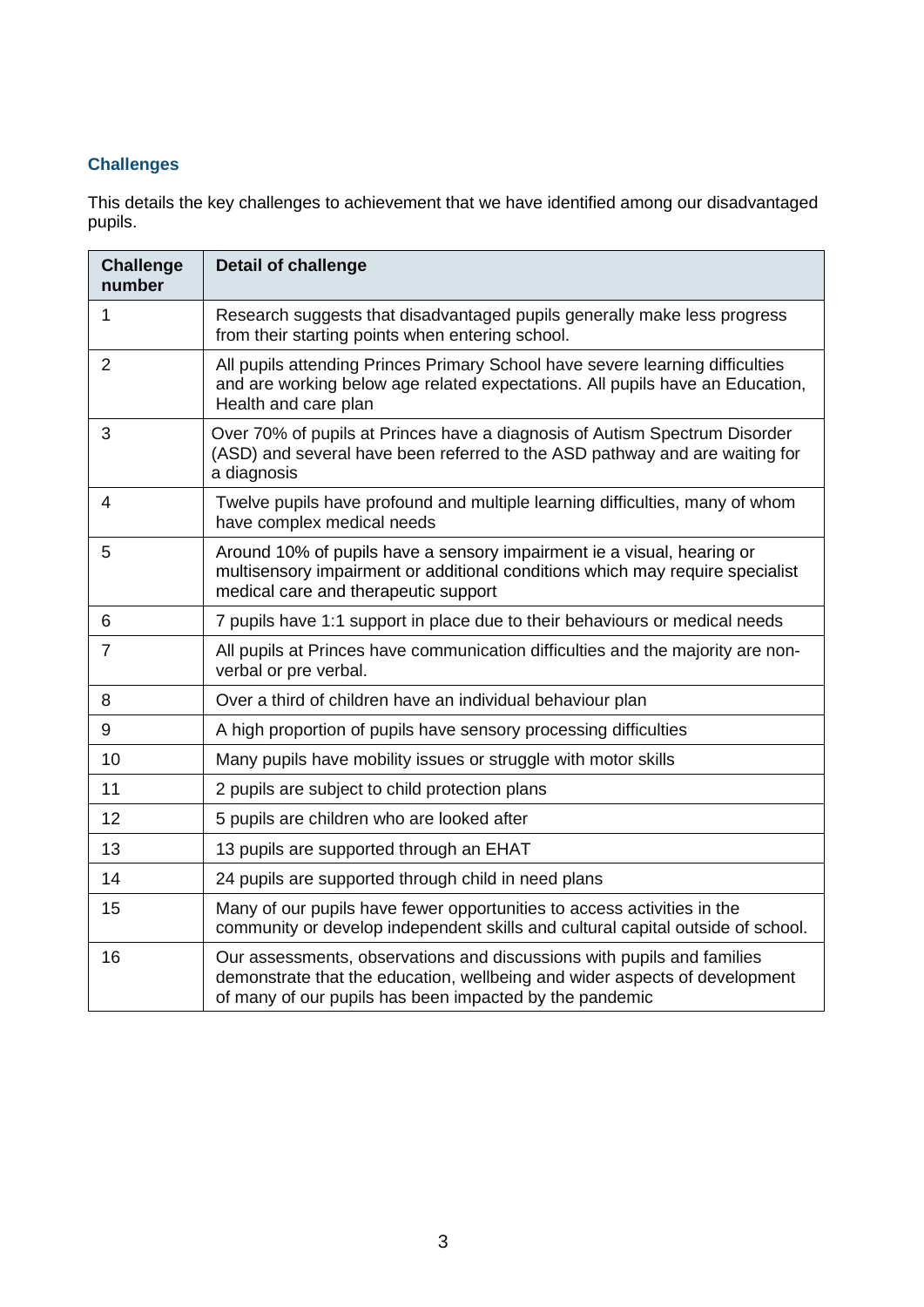### **Intended outcomes**

This explains the outcomes we are aiming for **by the end of our current strategy plan**, and how we will measure whether they have been achieved.

| <b>Intended outcome</b>                                                                                                                                                                                                                                                                                                          | <b>Success criteria</b>                                                                                                                                                                                                                                                                                                                                                     |
|----------------------------------------------------------------------------------------------------------------------------------------------------------------------------------------------------------------------------------------------------------------------------------------------------------------------------------|-----------------------------------------------------------------------------------------------------------------------------------------------------------------------------------------------------------------------------------------------------------------------------------------------------------------------------------------------------------------------------|
| Improved attainment for disadvantaged pupils<br>relative to their starting points as identified<br>through baseline assessments.<br>Priority areas are reading, writing, phonics<br>and maths.                                                                                                                                   | Improved attainment is evident during pupil<br>progress meetings and through Earwig<br>assessment records                                                                                                                                                                                                                                                                   |
| Staff have increased knowledge and skills to<br>support pupil progress                                                                                                                                                                                                                                                           | There is evidence of impact following CPD<br>An improvement in teaching and learning is<br>evident through learning walks and<br>moderation.                                                                                                                                                                                                                                |
| To maintain and develop supportive<br>relationships between school and families,<br>and engage parents and carers in school life<br>and the education of their children.                                                                                                                                                         | Improved parental engagement particularly<br>for hard to reach families.<br>Improved attendance<br>Parents and carers have increased<br>knowledge and skills in order to support the<br>needs of their children at home.<br>There is a consistent approach being used<br>at home and in school<br>Parents know what other services are<br>available to support their child. |
| To offer enrichment activities designed to<br>engage, motivate and broaden our pupil's<br>experiences.<br>Pupils will have opportunities to access a<br>wide range of opportunities within the local<br>community with appropriate support, which<br>will allow them to develop confidence,<br>independence and reduce anxieties | Pupils have access to a range of activities<br>that not only enhance their learning but also<br>positively impacts on their health and<br>wellbeing.<br>Social skills, independence and<br>perseverance are also developed                                                                                                                                                  |
| Pupils with physical difficulties to have as<br>much independent mobility as possible to<br>allow access to the curriculum, community<br>and enrichment activities.<br>Pupil's postural care needs will be met in<br>order to promote good health.                                                                               | Pupils will meet their identified targets within<br>the MOVE programme.<br>Postural management plans, training and<br>equipment in place to meet the needs of<br>pupils                                                                                                                                                                                                     |
| Pupils to receive the nurture and support they<br>require to have positive emotional health and<br>wellbeing.<br>Improved behaviour of pupils by equipping<br>them with coping strategies to support them<br>in managing their own behaviour and anxiety                                                                         | Pupils have reduced anxieties enabling<br>them to self-regulate and manage their<br>behaviours. They are able to quickly re-<br>engage in learning<br>The number of behaviour incidents recorded<br>has decreased                                                                                                                                                           |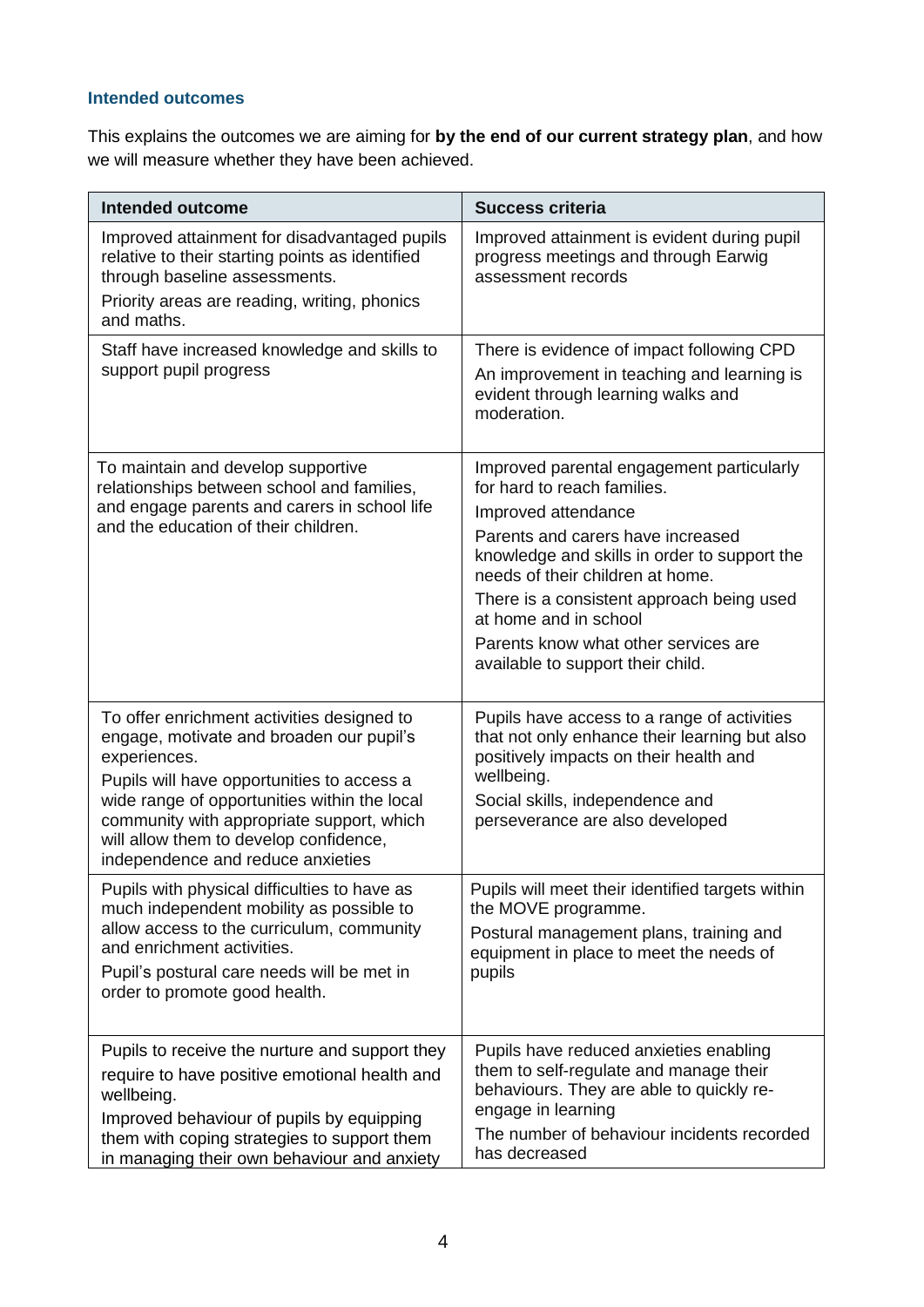| Staff are successfully using PBS as an<br>approach to understand the reasons for<br>behaviour so that unmet needs can be met.                             |
|-----------------------------------------------------------------------------------------------------------------------------------------------------------|
| Staff are considering pupils as a whole; their<br>life history, physical health and emotional<br>needs.                                                   |
| Our approach to behaviour management is<br>proactive and preventative, focusing on the<br>teaching of new skills to replace behaviours<br>that challenge. |
| Our approach to behaviour combines<br>perspectives from different professionals                                                                           |
| Staff are using distraction and de-escalation<br>techniques to reduce behaviours of concern<br>and the need for physical intervention                     |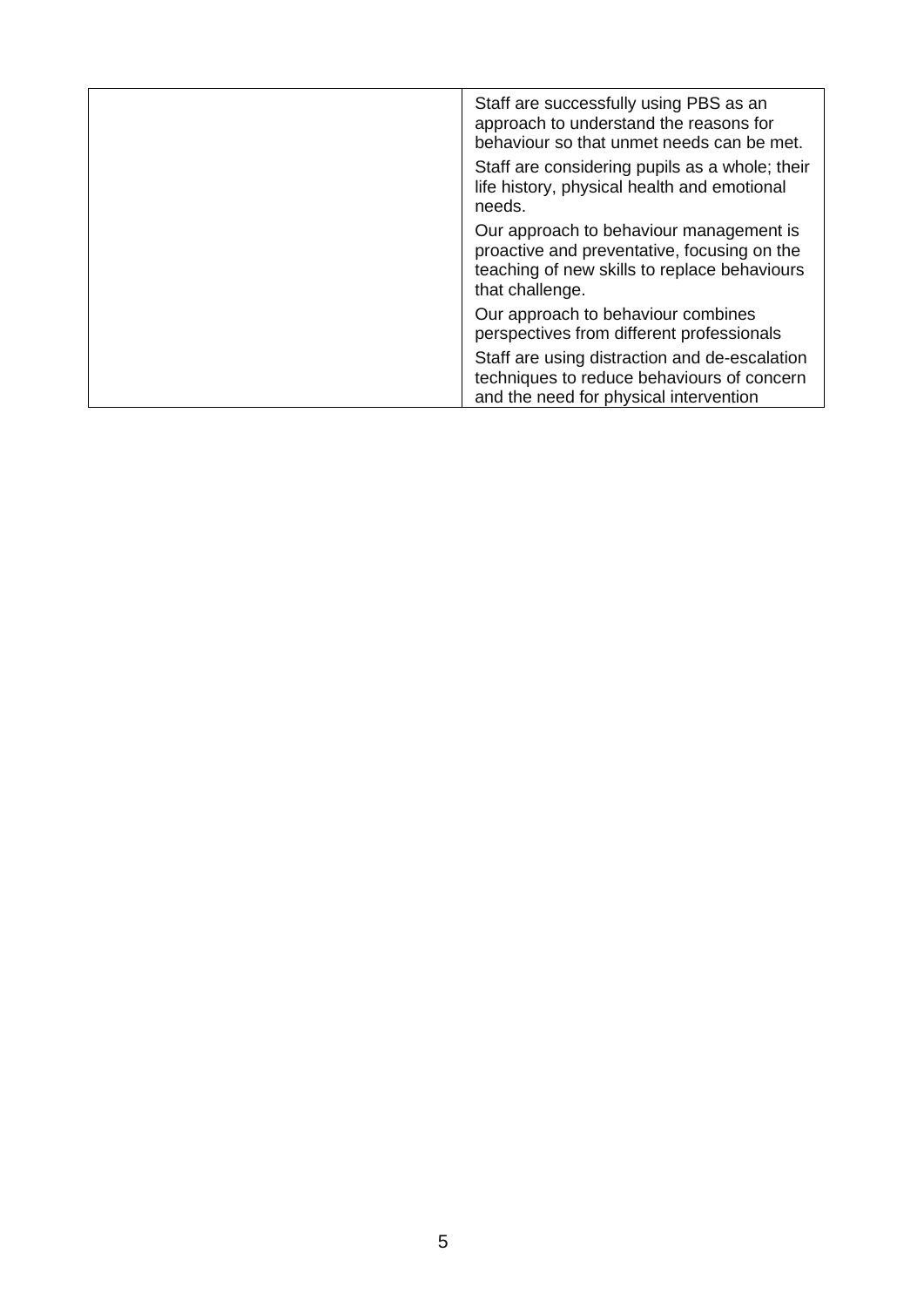## **Activity in this academic year**

This details how we intend to spend our pupil premium (and recovery premium funding) **this academic year** to address the challenges listed above.

## **Teaching (for example, CPD, recruitment and retention)**

Budgeted cost: £ 23,200

| <b>Activity</b>                                                                               | Further details & Evidence that supports this<br>approach                                                                                                                                                                                                                                                                                                                                                                                                                                                                                                                                                                                                                                                                                                                                                                                                                                                                                   | <b>Challenge</b><br>number(s)<br>addressed |
|-----------------------------------------------------------------------------------------------|---------------------------------------------------------------------------------------------------------------------------------------------------------------------------------------------------------------------------------------------------------------------------------------------------------------------------------------------------------------------------------------------------------------------------------------------------------------------------------------------------------------------------------------------------------------------------------------------------------------------------------------------------------------------------------------------------------------------------------------------------------------------------------------------------------------------------------------------------------------------------------------------------------------------------------------------|--------------------------------------------|
| Creation of<br>Quality of<br>Education<br>Teaching and<br>Learning<br>Responsibility<br>leads | Their role will be to:<br>Further develop the curriculum in order to<br>consider the changing needs of our pupils as<br>well as developments in research and<br>practices.<br>Organise and monitor the impact of staff CPD<br>training<br><b>Complete regular learning walks and oversee</b><br>moderation<br>Lead progress meetings with class teachers<br>$\bullet$<br>Contribute to the school development plan<br>There is strong evidence that teachers' pedagogical and<br>content knowledge within specific subjects has a                                                                                                                                                                                                                                                                                                                                                                                                           | 1,2,16                                     |
|                                                                                               | significant impact on pupil outcomes:<br>https://www.suttontrust.com/wp-<br>content/uploads/2014/10/What-Makes-Great-Teaching-<br><b>REPORT.pdf</b>                                                                                                                                                                                                                                                                                                                                                                                                                                                                                                                                                                                                                                                                                                                                                                                         |                                            |
| CPD for all<br>classroom staff.                                                               | All staff will have opportunities for planned training<br>through staff meetings and INSET days<br>Additional after school training for new staff and<br>those that require upskilling or wish to refresh their<br>knowledge<br>Evidence suggest that professional behaviours exhibited<br>by teachers such as reflecting on and developing<br>professional practice, participation in professional<br>development, supporting colleagues has an impact on<br>pupil outcomes.<br>https://www.suttontrust.com/wp-<br>content/uploads/2014/10/What-Makes-Great-Teaching-<br><b>REPORT.pdf</b><br>Evidence suggests that investing in professional<br>development for teaching assistants to deliver structured<br>interventions can be a cost-effective approach to<br>improving learner outcomes<br>https://educationendowmentfoundation.org.uk/education-<br>evidence/teaching-learning-toolkit/teaching-assistant-<br><i>interventions</i> | 1, 2, 16                                   |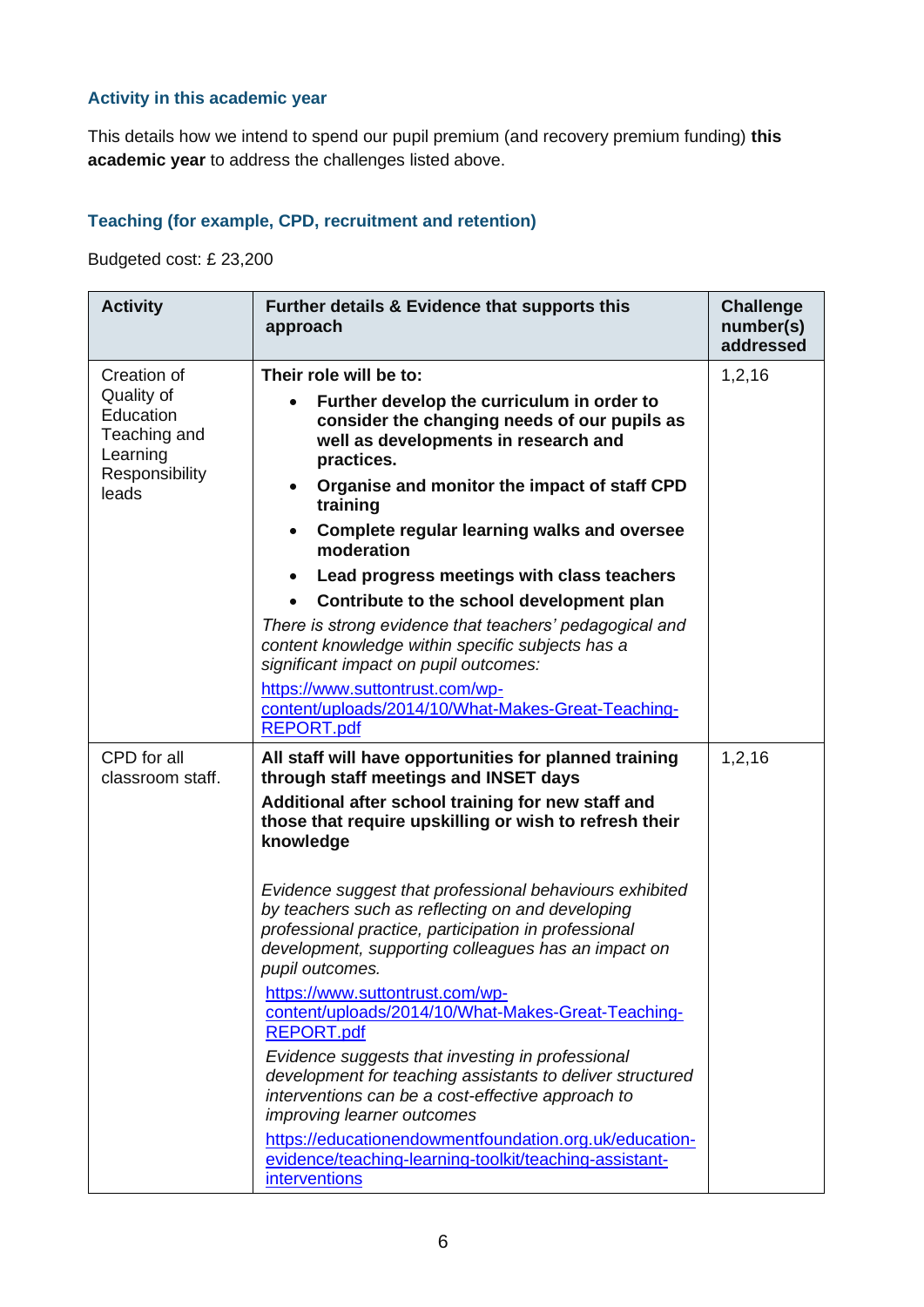| Senior teachers<br>will mentor the<br>ECTs for two<br>years to support<br>the Government's<br>recruitment and<br>retention strategy,<br>which aims to<br>improve the<br>training and<br>development<br>opportunities | https://www.gov.uk/government/publications/teacher-<br>recruitment-and-retention-strategy | 1, 2, 16 |
|----------------------------------------------------------------------------------------------------------------------------------------------------------------------------------------------------------------------|-------------------------------------------------------------------------------------------|----------|
| available to<br>teachers.                                                                                                                                                                                            |                                                                                           |          |

## **Targeted academic support (for example, tutoring, one-to-one support structured interventions)**

Budgeted cost: £ *3000*

| <b>Activity</b>                                                                       | Further details & Evidence that supports this<br>approach                                                                                                                                                                                                                                                                                                                                                                                                                                                                                                                                                           | <b>Challenge</b><br>number(s)<br>addressed |
|---------------------------------------------------------------------------------------|---------------------------------------------------------------------------------------------------------------------------------------------------------------------------------------------------------------------------------------------------------------------------------------------------------------------------------------------------------------------------------------------------------------------------------------------------------------------------------------------------------------------------------------------------------------------------------------------------------------------|--------------------------------------------|
| To improve pupil<br>progress in<br>reading and<br>phonics<br>throughout the<br>school | Time for reading leads to work on<br>assessment frameworks, baseline<br>assessments, moderation and learning<br>walks<br>Whole school training<br><b>Purchase additional reading Materials from</b><br>$\bullet$<br>Bug Club to support engagement in reading<br>and phonics<br>Phonics has a positive impact overall (+5 months) with<br>very extensive evidence and is an important component<br>in the development of early reading skills, particularly<br>for children from disadvantaged backgrounds.<br>https://educationendowmentfoundation.org.uk/educatio<br>n-evidence/teaching-learning-toolkit/phonics | 1, 2, 16                                   |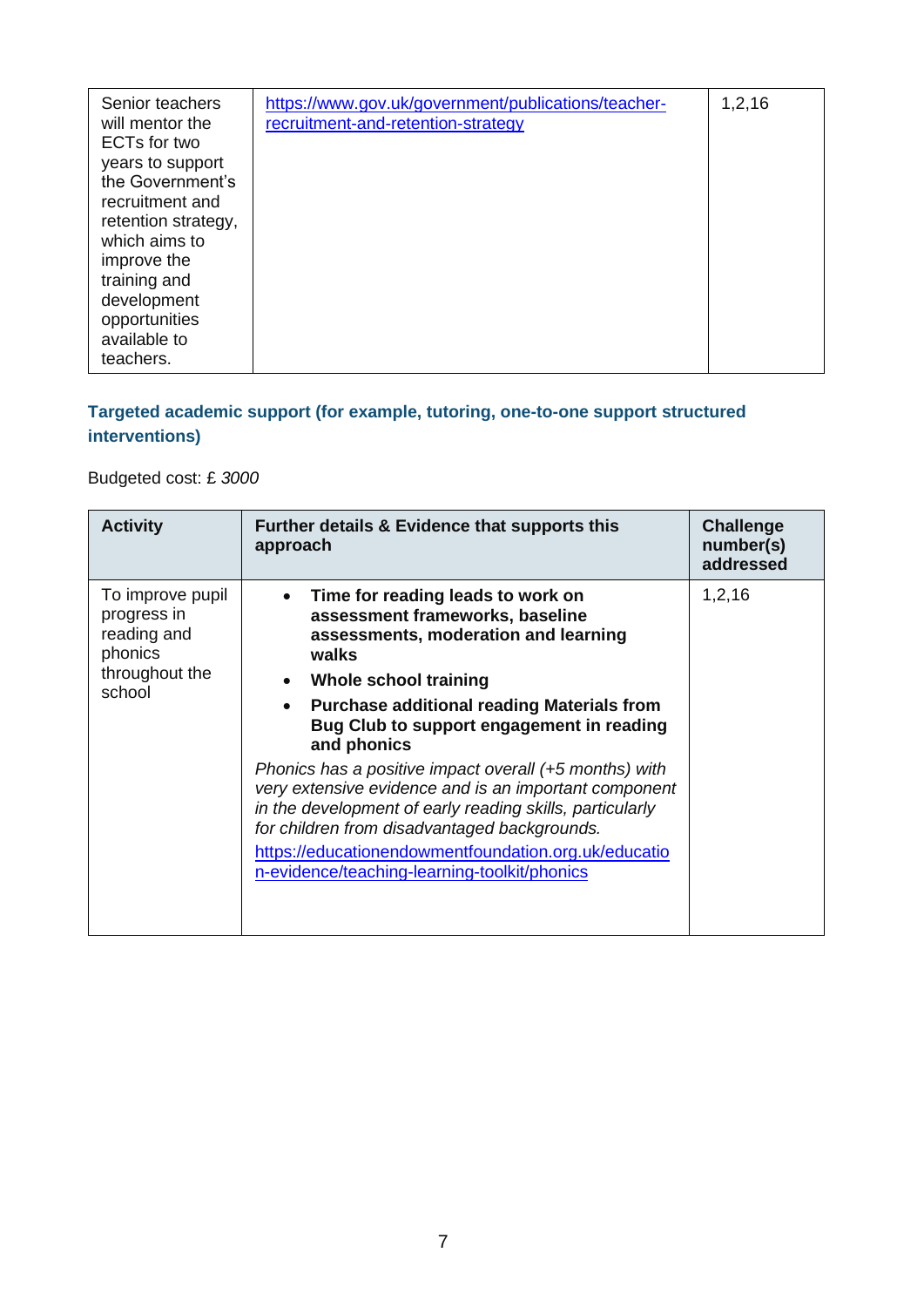## **Wider strategies (for example, related to attendance, behaviour, wellbeing)**

Budgeted cost: £96,364

| <b>Activity</b>                                       | <b>Further details &amp; Evidence that supports this</b><br>approach                                                                                                                                                                                                                                                                                                                                                                                                                                                                                                                                                                                                                                                                                                                                                                                                                                                                                                                                                                                                                                                                                                                                                                                        | <b>Challenge</b><br>number(s)<br>addressed |
|-------------------------------------------------------|-------------------------------------------------------------------------------------------------------------------------------------------------------------------------------------------------------------------------------------------------------------------------------------------------------------------------------------------------------------------------------------------------------------------------------------------------------------------------------------------------------------------------------------------------------------------------------------------------------------------------------------------------------------------------------------------------------------------------------------------------------------------------------------------------------------------------------------------------------------------------------------------------------------------------------------------------------------------------------------------------------------------------------------------------------------------------------------------------------------------------------------------------------------------------------------------------------------------------------------------------------------|--------------------------------------------|
| Creation of<br>Safeguarding/<br>Pastoral lead<br>role | A dedicated person who builds a trusting<br>$\bullet$<br>relationship with parents/carers. As a result,<br>Parents/carers feel supported, leading to<br>improved relationships between school and<br>home.<br>Improved parental engagement particularly for<br>$\bullet$<br>hard to reach families.<br>Parent training in areas such as<br>communication, sensory processing, sleep,<br>toileting, behaviour<br>Support from interpreters for training and<br>$\bullet$<br>meetings with EAL families<br><b>Families requiring support identified and</b><br>$\bullet$<br>supported through EHAT<br>School working collaboratively with other<br>$\bullet$<br>support agencies e.g CAMHS, Fusion &<br><b>Disabled Children's Team</b><br><b>Consistent application of the attendance</b><br>$\bullet$<br>policy. Reactive strategy from<br>safeguarding/pastoral lead with support from<br><b>EWO service</b><br>Attendance discussed at safeguarding<br>$\bullet$<br>meetings.<br><b>Regular meetings between</b><br>Safeguarding/pastoral lead, behavioural lead<br>and quality of education leads to discuss<br>barriers to learning<br>https://educationendowmentfoundation.org.uk/education-<br>evidence/teaching-learning-toolkit/parental-engagement | $11 - 16$                                  |
|                                                       | https://educationendowmentfoundation.org.uk/education-<br>evidence/guidance-reports/supporting-parents<br>https://www.gov.uk/government/publications/school-<br>attendance/framework-for-securing-full-attendance-<br>actions-for-schools-and-local-authorities<br>https://www.nspcc.org.uk/keeping-children-safe/support-<br>for-parents/supporting-children-special-educational-                                                                                                                                                                                                                                                                                                                                                                                                                                                                                                                                                                                                                                                                                                                                                                                                                                                                          |                                            |
|                                                       | needs-disabilities/                                                                                                                                                                                                                                                                                                                                                                                                                                                                                                                                                                                                                                                                                                                                                                                                                                                                                                                                                                                                                                                                                                                                                                                                                                         |                                            |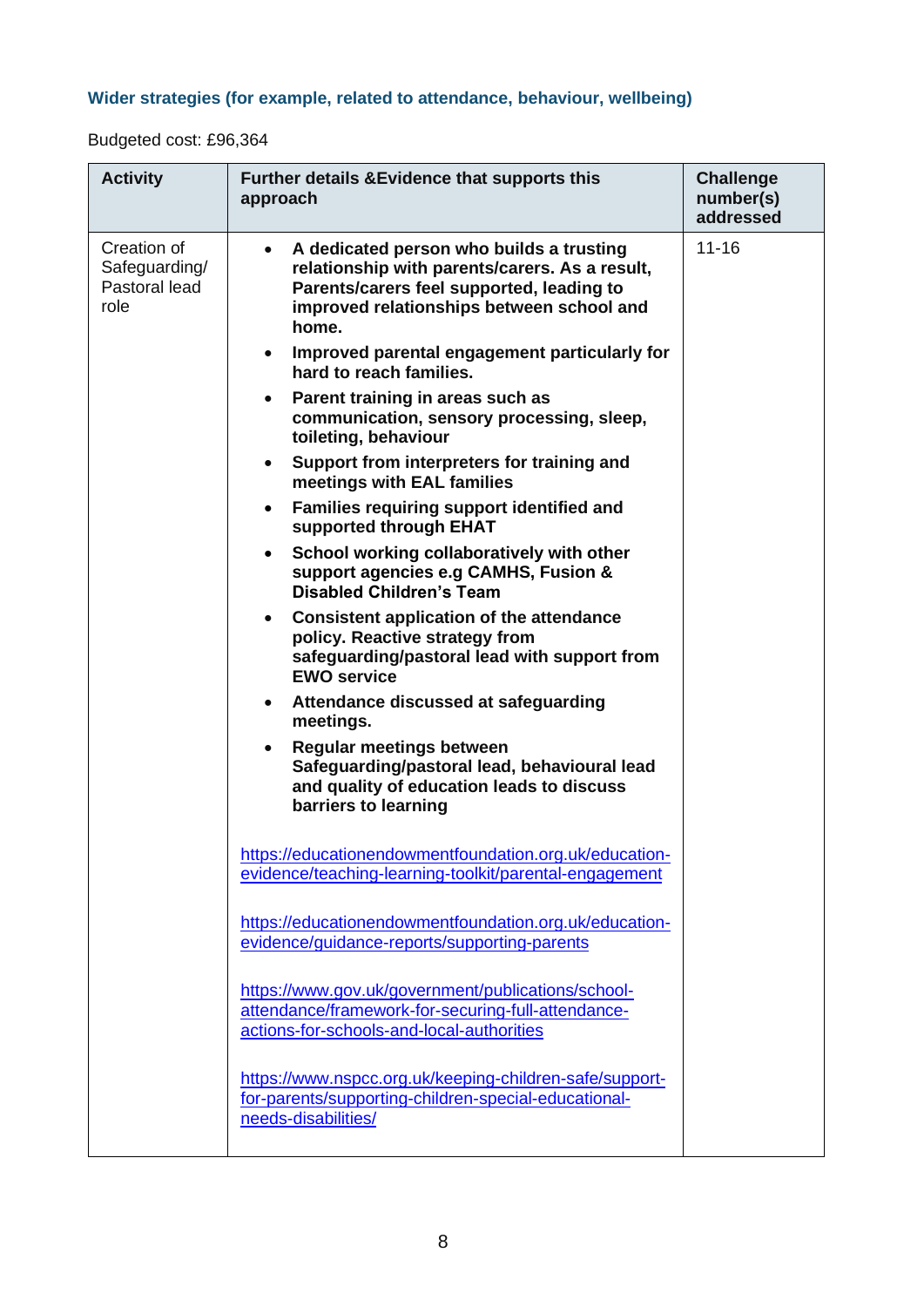| <b>Behaviour</b><br>management<br>support                                                                              | <b>Creation of Behaviours &amp; Attitudes Teaching</b><br>$\bullet$<br>and Learning Responsibility lead<br><b>Creation of behaviour support team</b><br>$\bullet$<br>School to continue to use PBS approach<br>$\bullet$<br>Team Teach training for new staff & refresher<br>$\bullet$<br>training for existing staff. Three additinal staff<br>to be trained to instructor level<br><b>Regular consultation meetings with CAMHS</b><br>$\bullet$<br>1:1 support for children with complex health<br>$\bullet$<br>or behavioural needs        | 6,8, 9, 16     |
|------------------------------------------------------------------------------------------------------------------------|-----------------------------------------------------------------------------------------------------------------------------------------------------------------------------------------------------------------------------------------------------------------------------------------------------------------------------------------------------------------------------------------------------------------------------------------------------------------------------------------------------------------------------------------------|----------------|
| To offer<br>enrichment<br>activities<br>designed to<br>engage,<br>motivate and<br>broaden our<br>pupil's               | <b>Creation of Personal Development Teaching</b><br>$\bullet$<br>and Learning Responsibility lead<br>Semi formal classes accessing swimming<br>$\bullet$<br>sessions offsite<br>All classes to have access to the school<br>minibuses to access activities within the local<br>community                                                                                                                                                                                                                                                      | 15,16          |
| experiences.                                                                                                           | <b>MIDAS</b> training for staff<br>$\bullet$<br>Themed enrichment weeks each term to allow<br>pupils to experience enrichment activities<br>that they may not be able to access outside of<br>school.<br>All year 6 pupils given the opportunity to<br>participate in a residential visit in the summer<br>term<br>Due to circumstances such as challenging behaviours,<br>accessibility, financial difficulties and other family<br>circumstances, many of our pupils do not access<br>activities within their local community and the wider |                |
|                                                                                                                        | community outside of the school day. This means that<br>cultural capital experiences are limited.<br>The pandemic has meant that access to activities has<br>been limited, some of our pupils experienced anxiety<br>following such a long lockdown period and struggled to<br>begin to access activities again.                                                                                                                                                                                                                              |                |
| Manual<br>Handling and<br>MOVE training<br>for staff in<br>order to<br>support pupils<br>with a physical<br>disability | Member of staff trained to instructor level in<br>manual handling so that training can be<br>disseminated to staff across school<br>Staff trained in delivering the MOVE<br>programme to support pupils with physical<br>difficulties to gain independent movement<br>Postural support equipment such as slings,<br>specialist seating, standing frames and<br>walkers purchased<br>https://www.enhamtrust.org.uk/what-is-move                                                                                                                | 4,5,6,10,15,16 |
|                                                                                                                        |                                                                                                                                                                                                                                                                                                                                                                                                                                                                                                                                               |                |

**Total budgeted cost: £122,564 (School find account to be used to supplement the cost of the year 6 residential)**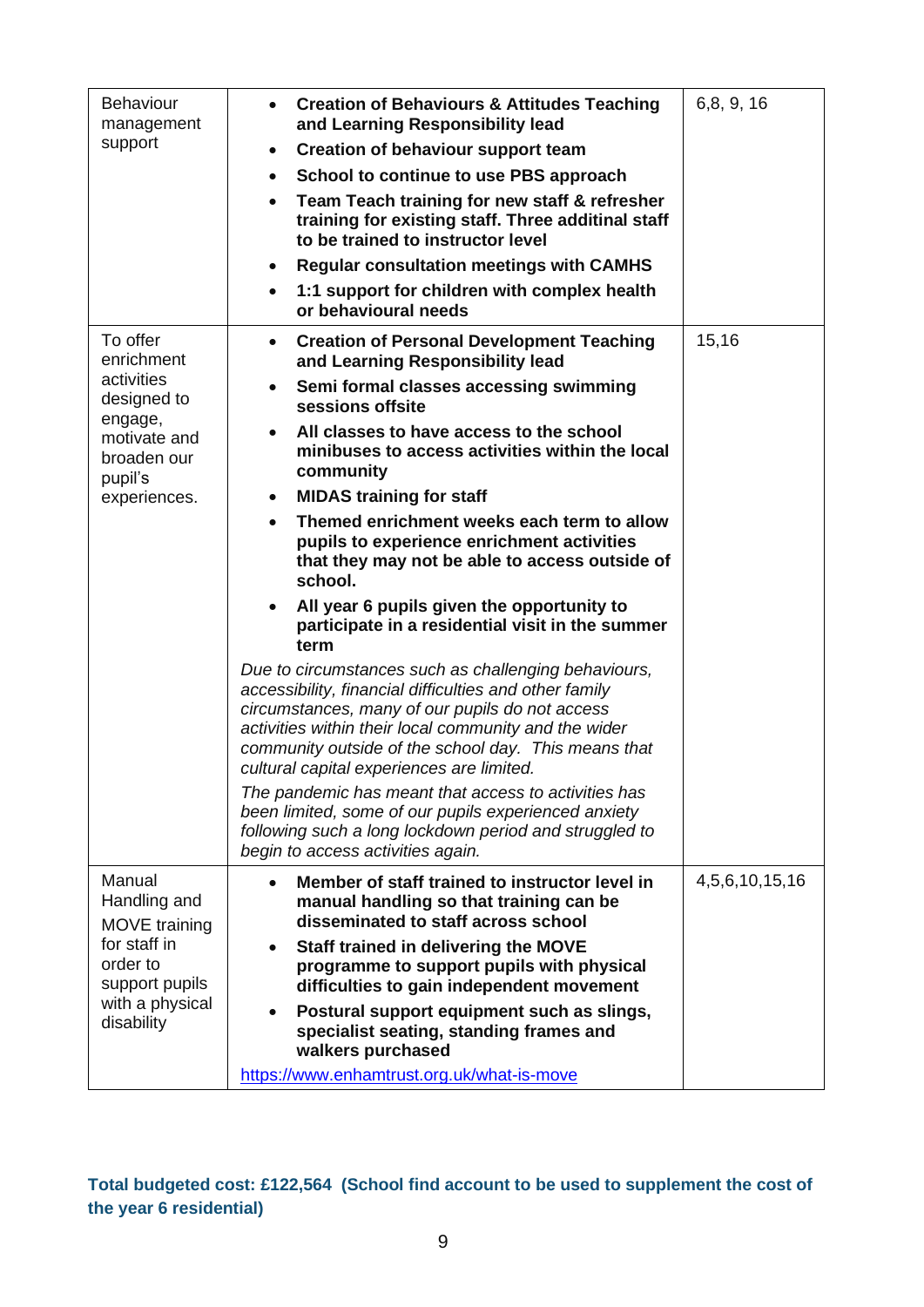### **Part B: Review of outcomes in the previous academic year**

## **Pupil premium strategy outcomes**

This details the impact that our pupil premium activity had on pupils in the 2020 to 2021 academic year.

*Due to COVID-19, performance measures have not been published for 2020 to 2021, and 2020 to 2021 results will not be used to hold schools to account.*

| <b>Pupil Premium Focus Area</b>                                                                                                                                                                                                                                                                                                   | Impact                                                                                                                                                                                                                                                                                                                                                                | <b>Evidence</b>                                                                                                                               |
|-----------------------------------------------------------------------------------------------------------------------------------------------------------------------------------------------------------------------------------------------------------------------------------------------------------------------------------|-----------------------------------------------------------------------------------------------------------------------------------------------------------------------------------------------------------------------------------------------------------------------------------------------------------------------------------------------------------------------|-----------------------------------------------------------------------------------------------------------------------------------------------|
| To install a forest school<br>teaching circle, with canopy.<br>To train 2 staff members to<br>forest school practitioner level<br>3. Staff to be trained in<br>outdoor first aid.<br><b>Recommended Forest School</b><br>Kit to be purchased to enable<br>a full forest school<br>programme to be introduced<br>across the school | Although staff have received<br>training and the forest school<br>area has been built,<br>implementation has been<br>slow due to Covid restrictions.<br>Unfortunately staff who have<br>received training are also no<br>longer at Princes.                                                                                                                           |                                                                                                                                               |
| To increase staffing in 2 of<br>the more complex classes to<br>ensure that pupil premium<br>children make the same<br>progress as non pupil<br>premium                                                                                                                                                                            | Pupil's in receipt of pupil<br>premium have made the<br>same level of progress as<br>those not in receipt of pupil<br>premium funding.<br>Due to the complex needs of<br>pupils, the majority of classes<br>now have a teacher and 3<br>LSAs. Some classes have an<br>additional LSA due to having<br>pupils with complex health<br>needs or behaviours of<br>concern | Pupil progress meetings with<br><b>Quality of Education Leads</b><br>Pupil progress information on<br>Earwig<br>Pupil one page profile crowns |
| To employ a Family Liaison<br>Officer (FLO) to support<br>families at a school-based<br>level and lead the EHAT<br>process where appropriate.                                                                                                                                                                                     | This role has been invaluable.<br>Attendance figures have<br>improved. Parental<br>engagement has improved,<br>particularly with our EAL or<br>hard to reach families.                                                                                                                                                                                                | Parent feedback<br>Attendance figures<br>Parent engagement;<br>attendance at meetings,<br>training etc                                        |